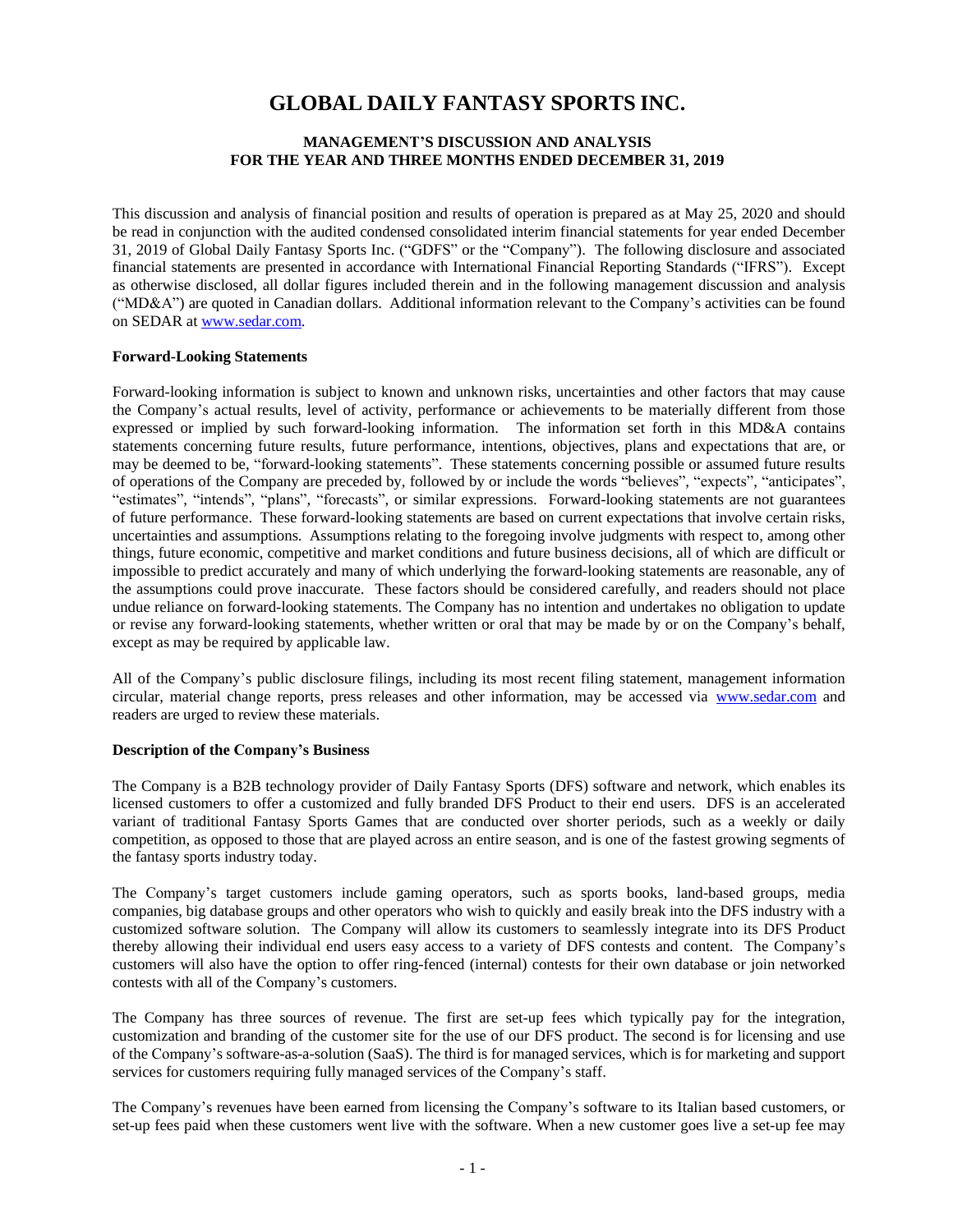be payable. There were no set-up fees earned in the twelve months to December 31, 2019, but in the year ended December 31, 2018 there were \$23,012 in set-up fees earned from customers that went live in that period. Software licensing revenue from customers consisted of \$50,789 in the year ended December 31, 2019 and \$106,889 in the year ended December 31, 2018.

The online gaming industry is heavily regulated and it is the Company's intention to only provide its product to customers who hold an appropriate gambling license. Initially, the Company's target markets are Europe, Asia and Latin America.

# *Daily Fantasy Sports*

DFS is a subset of yearlong Fantasy Sport Games. As with traditional fantasy sports games, site end users compete against others by building a team of professional athletes from a particular league or competition and earn points based on the actual statistical performance of the players in real-world competitions. DFS are an accelerated variant of traditional Fantasy Sports Games that are conducted over short-term periods, such as a week or single day of competition, as opposed to those that are played across an entire season. DFS are structured in the form of competitions referred to as a contest, where site end users pay an entry fee in order to participate, and build a team of athletes in a certain sport while complying with different contest rules. Depending on the overall performance of the athletes selected, site end users may win a share of a pre-determined prize pool.

# *Principal Products and Services*

The Company platform is a multi-tenant B2B gateway, which allows customers to offer their end users the DFS Product. The DFS Product has been built with a mobile first philosophy that allows for seamless integration at the customer level without having to share or compromise any sensitive end user data. Joining the Company's network allows customers to capitalize on a mature infrastructure with shared liquidity, without conflict of interest and built specifically for regulated market environments.

As a true B2B global network, the Company offers a SaaS product that provides a turn-key solution for sportsbook operators, land-based operators, media groups, big database groups and other operators to enter into the DFS industry, without having to incur large upfront costs to monetize this new business and add incremental revenue.

The Company's online offering is designed for gaming operators worldwide. The platform integrates into a gaming operator's website, where the DFS Product will be immediately available to the end users. The end user will easily be able to access the DFS Product using any modern browser via a desktop or mobile device. This allows any customer end-user the ability to access the content from any device accessible to him or her, with the benefit that a user can pause and transition the experience across any number of devices. While the end user accesses the offering through an operator's website, the Company maintains and operates the platform to ensure a safe and secure ecosystem without conflict of interest.

The networked nature of the online product offering combined with the unique features of the platform will allow end users of different operators, at the operator's discretion, to compete against each other. By combining the player base of the operators, each player will have access to contests that are appropriate to his or her skill level and risk tolerance.

DFS contests currently offered are the five major European football leagues and North American and European golf.

# *Distribution Methods*

The Company's products and services will be distributed through the Internet via mobile and desktop, which may provide customers/network partners with advantages over traditional offline gaming competitors, including global reach and additional mobility, a reduced cost base, 24/7/365 access, greater levels of player liquidity and enhanced innovation with respect to contest offerings and technology.

# *Principal Markets and Restricted Markets*

The Company will operate in markets worldwide and only provide its product to customers who hold an appropriate gambling license. The Company plans to have a global presence with an initial focus to partner with gaming operators in the United Kingdom/European Union, Latin America, and Asia. The management of the Company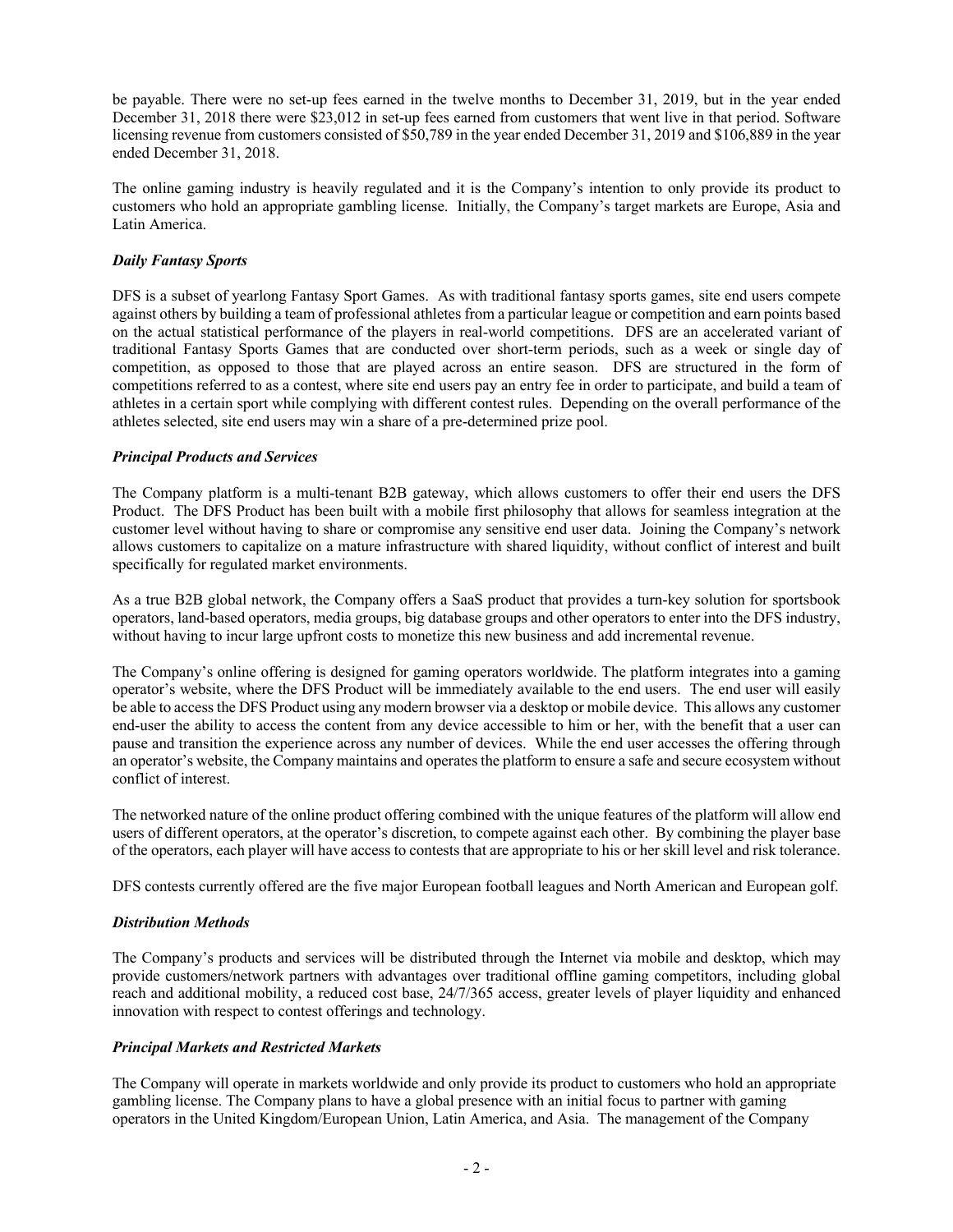believes that these markets are underdeveloped and potential for growth exists. Additional opportunities for expansion may exist across Europe, Australia, and India if the Company develops sports and contest offerings that are localized for those respective regions.

# *Marketing Plans and Strategies*

The DFS industry is young and in development phase in Europe and other markets outside of North America. As the Company's focus will be building a B2B platform and network, it will benefit from the focus of consumer facing platforms. Central to the Company's marketing strategy is to align with key distribution partners in its target markets. These distribution partners will have relationships and access to potential target customers. The Company intends to leverage their customer databases and will not have to invest marketing dollars to acquire end users of the DFS Product. On May 31, 2016 the Company entered into an agreement (the "NYX Agreement") with NYX Digital Gaming (USA), LLC ("NYX"), a wholly owned subsidiary of NYX Gaming Group Limited, NYX Gaming Group Limited was purchased by Scientific Games Corporation (NASDAQ: SGMS) ("SGC") in January 2018; Scientific Games is a global leader in technology-based gaming systems, table games, table products and instant games, and a leader in products, services and content for gaming, lottery and interactive gaming markets. Scientific Games combined the acquired company with its own online B2B gaming division to create a new division SG Digital.

The NYX Agreement establishes a strategic relationship between the Company and NYX (now SGC and hereafter referred to as SGC) to develop and distribute the DFS Product on SGC's proprietary platform (the "OGS Platform") and SGC's customer base (the "OGS Network") to SGC clients worldwide.

Under the Agreement with SGC:

- (i) the Company and SGC are co-operating in the development of the DFS Product;
- (ii) SGC granted the Company an exclusive, irrevocable, non-transferable (except to an affiliate or a third-party non-competitor of SGC) worldwide right to distribute the DFS Product on the OGS Network (the "Network Distribution Rights");
- (iii) SGC has granted the Company an exclusive, irrevocable, non-sub-licensable and nontransferable (except to an affiliate or a third party non-competitor of SGC) worldwide license to use and exploit the OGS Platform and to use, display, install, copy and create derivative works or otherwise exploit the OGS Platform in connection with the distribution of the DFS Product on the OGS Network (the "OGS License");
- (iv) SGC has agreed to offer and promote the DFS Product to its current and future customer base as its sole daily fantasy sports solution and to use its sales and marketing teams to maximize commercial exploitation of the DFS Product throughout the OGS Network.

In consideration for the Network Distribution Rights and the OGS License, the Company has paid SGC a total of \$322,663 (US\$250,000).

The Company must also make a payment of US\$250,000 to SGC upon the commercial launch of the DFS Product on the OGS Platform and the OGS Network. In addition, the Company will pay to SGC a monthly royalty payment for clients through the OGS Network with some minimum guarantees after the product is launched.

The Company's obligation to remit the applicable DFS Royalty will begin 30 days after the commercial launch of the DFS Product on the OGS Platform and the OGS Network. The term of the SGC Agreement is five years from the commercial launch of the DFS Product on the OGS Platform and the OGS Network, which initial term may be renewed by the Company on written notice to SGC for an additional five-year period.

To date, SGC has not provided any customers to the Company through its marketing efforts, which have entered into a licensing agreement.

In general, the Company will build its marketing campaign by attending industry conferences, using direct sales tactics, utilizing a multi-pronged search engine optimization strategy, developing its website, utilizing print advertisements in trade magazines and connecting and networking with new third party platform aggregators.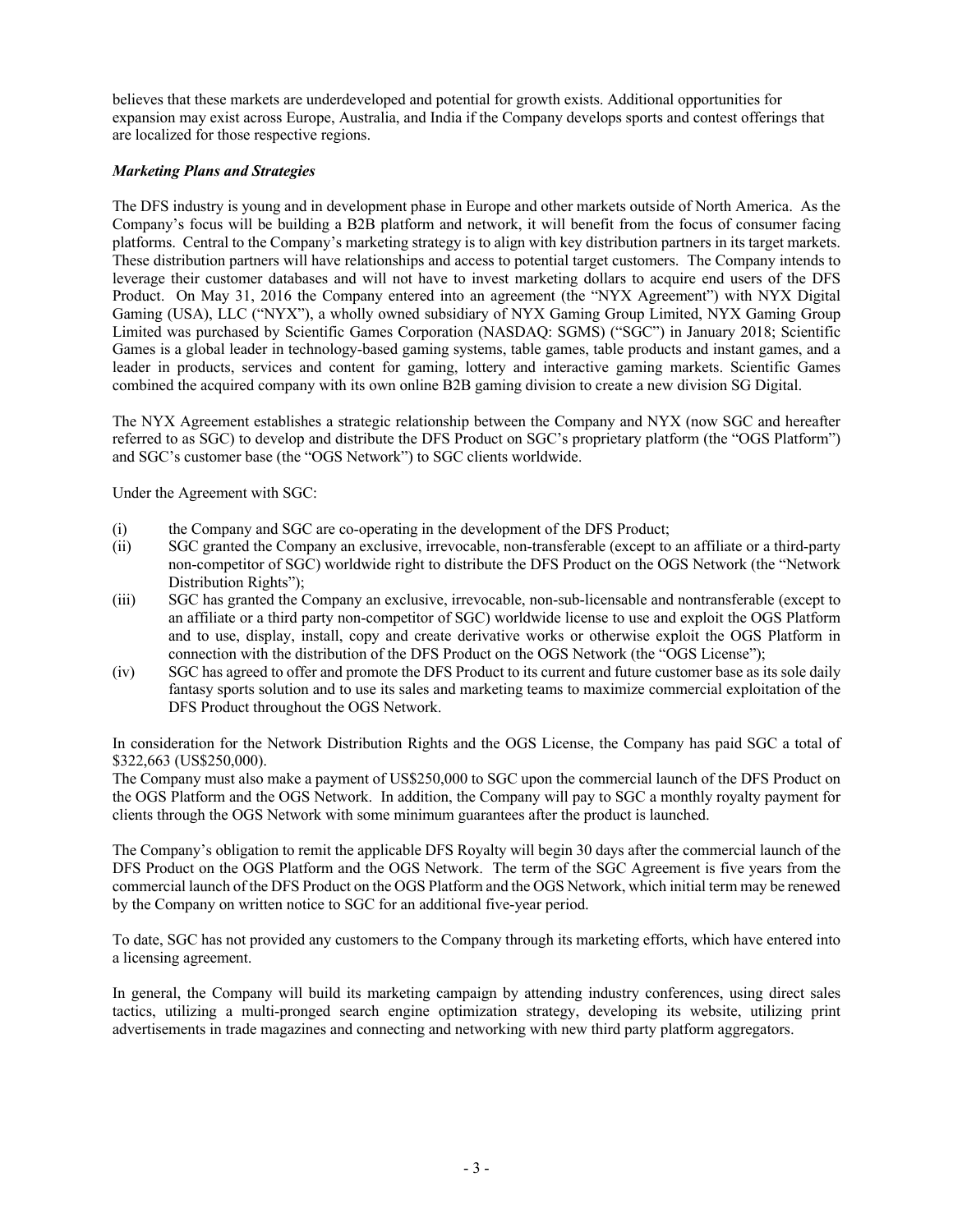# *Purchase of Mondogoal Assets*

On May 26, 2017 the Company announced that, effective May 11, 2017, the Company entered into an asset purchase agreement (the "Mondogoal Purchase") with Mondogoal whereby the Company purchased Mondogoal's operating assets consisting of intellectual property, trademarks and client contracts (the "Purchased Assets") for the Company's DFS B2B operations to be conducted in Italy. The purchase price paid for the Purchased Assets was US\$247,500 plus certain unpaid liabilities of Mondogoal related to the assets. In addition, the Company agreed to pay Mondogoal an amount equal to the value of the net gaming revenues derived from the Purchased Assets during each of the first three anniversary periods, to be payable in common shares of the Company that are priced in the context of the market (the "Earn-out Shares") to a maximum of US\$300,000 and subject to TSXV approval. As of December 31, 2019, no Earn-out Shares have been issued.

Mondogoal has ceased operations and has failed to perform its obligations under the Mondogoal Purchase. The Company believes it has no further obligations owing under the Mondogoal Purchase and has the right to certain damages under the Mondogoal Purchase. As of December 31, 2019, the Company had no customers using Mondogoal's operating assets it acquired as three of Mondogoal's Italian operators were not renewed on July 31, 2019.

# *Competition*

The Company may not be able to compete successfully against current and future competitors, and the competitive pressures the Company faces could harm its business and prospects. Broadly speaking, the Internet media, entertainment, fantasy sports, and i-gaming industry are highly competitive. The level of competition is likely to increase as current competitors improve their product offerings and as new participants enter the market. Some of the Company's current and potential competitors have longer operating histories, larger customer bases, greater name and brand recognition and significantly greater financial, sales, marketing, technical and other resources than the Company. Additionally, these competitors have research and development capabilities that may allow them to develop new or improved products that may compete with products the Company markets and distributes.

# *Proprietary Protections*

The Company owns 100% of the DFS Product. The Company will rely on a combination of trademark, copyright and trade secret laws, as well as confidentiality agreements and technical measures to protect its proprietary rights.

# *Regulatory Matters*

The Company received a B2B skilled gaming license from the Malta Gaming Authority ("MGA") on April 6, 2018, enabling it to provide its Product to licensed operators of the MGA. The license entitles the Company to manufacture, supply, install and adapt gambling software for electronic devices or websites in a network setting.

On August 10, 2017, the Company received Gaming Laboratories International ("GLI") certification for its DFS platform for Italy and the United Kingdom. The GLI certification covers both the Company's sports offerings of European Football and European and PGA Golf and provided the necessary accreditation required to launch the Company's platform in Italy and in the UK.

# *DFS Platform and Network Update*

The Company's proprietary DFS Platform provides the following competitive advantages:

- Enables multiple operators to join a network as regulation permits to share liquidity; which means each operators end users are able to participate in a common pool of other operators end users to promote larger contest sizes.
- enables operators the option to offer its clients entry into ring-fenced contests or network wide contests for enhanced liquidity and prize pools;
- uniquely designed guided custom lobby experience will ensure players easy access to enter contests and maximize customer retention;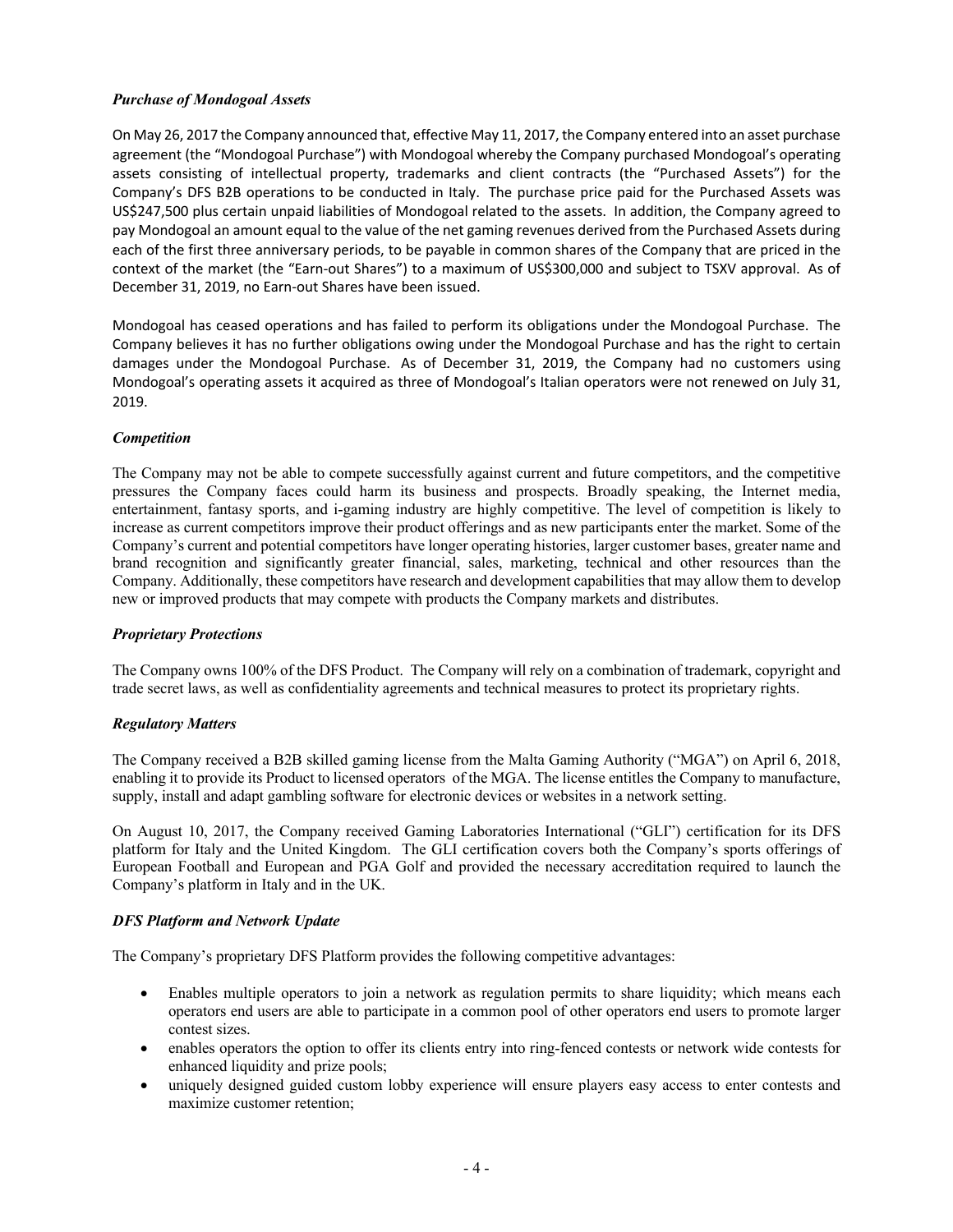- designed games such as "pick em" which will provide the casual new user unprecedented ease of entry in new emerging markets;
- platform architecture has been designed to scale;
- proprietary skill matching algorithm for head to head matches to promote a healthy game economy; and
- mobile accessible on Android and iOS.

With the MGA license received April 6, 2018, the Company is in a position to partner with licensed operators and launch a network for all markets not requiring a specific license. The Company's expectation is to launch another network in fiscal 2020 but ultimately will be determined by customer agreements and integration into the new network. In addition, the company is reevaluating its product and strategy from its network experience in the Italian market, this network was discontinued after the 2018/19 Serie A season due to economic viability of the network.

## **Selected Financial Data**

The following selected financial information is derived from the audited annual financial statements of the Company prepared in accordance with IFRS.

|                                         |               | <b>Years Ended December 31.</b> |               |  |  |
|-----------------------------------------|---------------|---------------------------------|---------------|--|--|
|                                         | 2019          | 2018                            | 2017          |  |  |
|                                         | s             |                                 | S             |  |  |
| <b>Operations:</b>                      |               |                                 |               |  |  |
| Revenues, net of royalties              | 50,789        | 106.889                         | 45,929        |  |  |
| <b>Expenses</b>                         | 2,308,500     | 4,844,074                       | 2,321,018     |  |  |
| Other items                             | (714)         | (3,179,508)                     | 39,540        |  |  |
| Net loss and comprehensive loss         | (2,258,425)   | (7,916,693)                     | (2, 235, 549) |  |  |
| Basic and diluted loss per share        | (0.03)        | (0.15)                          | (0.05)        |  |  |
| Dividends per share                     | Nil           | Nil                             | Nil           |  |  |
| <b>Statement of Financial Position:</b> |               |                                 |               |  |  |
| Working capital                         | (1, 188, 205) | (184, 578)                      | 1,742,630     |  |  |
| Total assets                            | 253,379       | 542,057                         | 5,982,574     |  |  |
| Total long-term liabilities             | Nil           | Nil                             | Nil           |  |  |

The following selected financial information is derived from the unaudited condensed interim financial statements of the Company prepared in accordance with IFRS.

|                                  | Fiscal 2019 |             |            | <b>Fiscal 2018</b> |             |             |             |             |
|----------------------------------|-------------|-------------|------------|--------------------|-------------|-------------|-------------|-------------|
|                                  | Dec. 31/19  | Sept. 30/19 | Jun. 30/19 | Mar. 31/19         | Dec. 31/18  | Sept. 30/18 | Jun. 30/18  | Mar. 31/18  |
|                                  | S           | \$          | S          | \$                 | \$          | \$          | s           | s           |
| <b>Operations:</b>               |             |             |            |                    |             |             |             |             |
| Revenue                          | Nil         | Nil         | 6,139      | 44,650             | 42,211      | 16,738      | 36,826      | 11,114      |
| Expenses                         | 615,156     | 526,340     | 489,494    | 677,510            | (960, 275)  | (1,395,189) | (1,333,044) | (1,173,566) |
| Other items                      | (20, 722)   | 13,560      | (1,242)    | 9,118              | (3,129,976) | 11,619      | (4,988)     | (56, 163)   |
| Net loss                         | (637.188)   | (512,780)   | (484.597)  | (623.860)          | (4.048.040) | (1.366.832) | (1.301.206) | (1,218,615) |
| Basic and diluted loss per share | (0.01)      | (0.01)      | (0.01)     | (0.01)             | (0.07)      | (0.03)      | (0.03)      | (0.03)      |
| Dividends per share              | Nil         | Nil         | Nil        | Nil                | Nil         | Nil         | Nil         | Nil         |

**Statement of Financial Position:**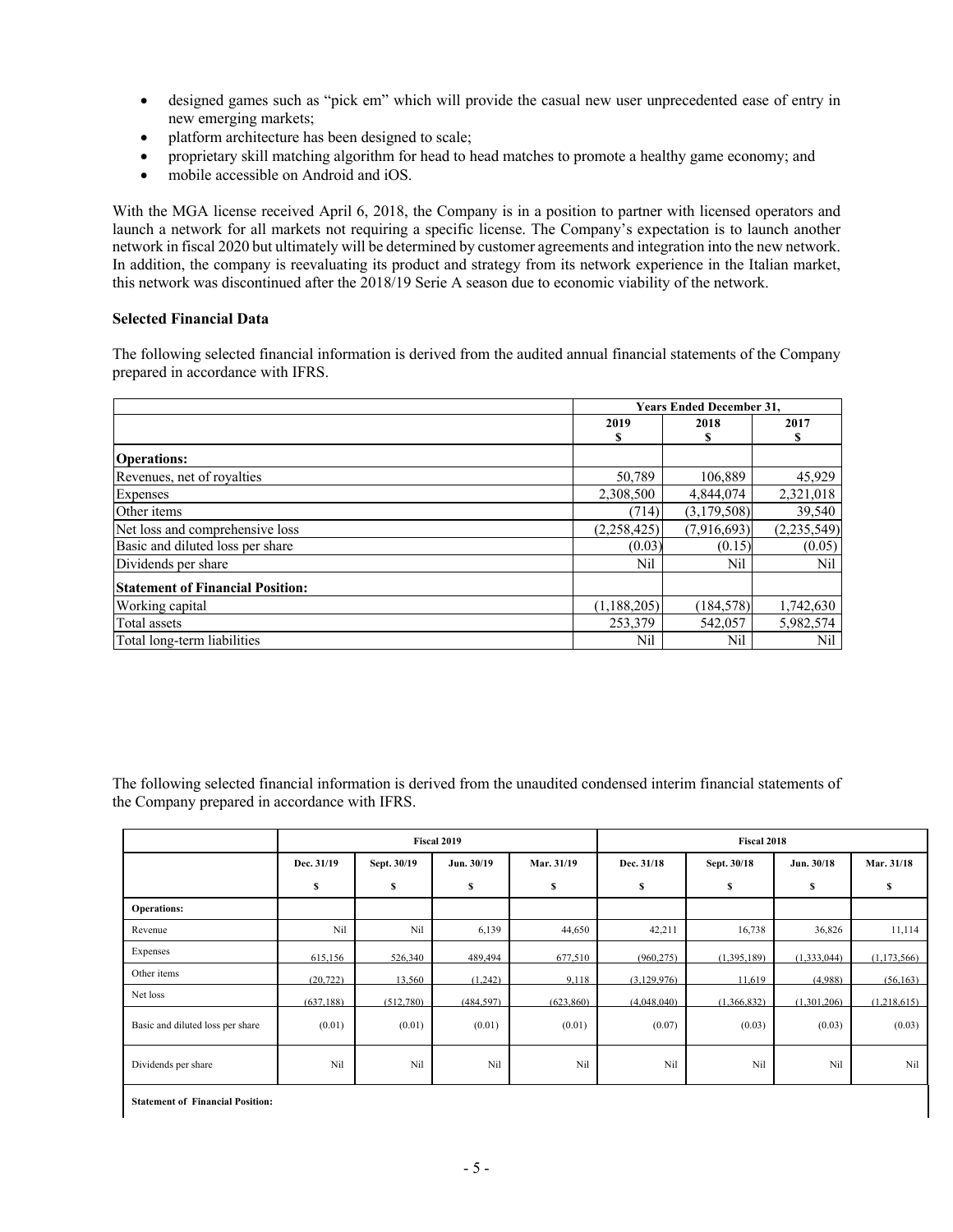| Working capital             | (1.188.205) | (596, 883) | (432,050) | (574, 351) | (184, 578) | 524,390   | 88.639    | 813,264   |
|-----------------------------|-------------|------------|-----------|------------|------------|-----------|-----------|-----------|
| Total assets                | 253,379     | 259,939    | 363,095   | 281,894    | 542,057    | 4.212.622 | 3,985,988 | 4,670,144 |
| Total long-term liabilities | Nil         | Nil        | Nil       | Nil        | Nil        | Nil       | Nil       | Nil       |

#### **Results of Operations**

#### *Three Months Ended December 31, 2019 Compared to Three Months Ended September 30, 2019*

#### *Operations*

During the three months ended December 30, 2019 ("Q419") the Company reported a net loss of \$637,188 (\$0.01 per share), compared to a net loss of \$512,780 (\$0.01 per share) for the three months ended September 30, 2019 ("Q319"). The \$124,408 increase in loss during Q419 is primarily attributed to:

- (i) The increase in legal fees of \$54,133 to \$77,653 in Q419, from \$23,520 in Q319 as the Company incurred significant legal fees associated to its proposed transaction with Playgon Interactive Inc (as defined below). See "Acquisitions".:
- (ii) The increase in management compensation of \$33,694 to \$160,986 in Q419, from \$127,292 in Q319 due the reallocation of expenses from professional fees in previous periods;
- (iii) The increase in Foreign exchange losses of \$5,637 to \$12,245 in Q419, from a gain of \$13,484 in Q319 due mainly due to the fluctuation of the Canadian dollar against the euro.

These amounts were partially offset by a reduction in Salaries and benefits of \$16,003 to \$35,298 in Q419 from \$51,301 in Q319

#### *Year Ended December 31, 2019 Compared to Year Ended December 31, 2018*

#### *Operations*

During the twelve months ended December 31, 2019 ("fiscal 2019") the Company reported a loss of \$2,258,425 (\$0.03 per share), compared to a net loss of \$7,916,693 (\$0.015 per share) for the twelve months ended December 31, 2018 ("fiscal 2018"), a decrease in operating loss of \$5,658,268. The decreased loss was mainly due to these items:

- (i) Professional and technical support fees decreased by \$905,494 from \$1,846,746 in fiscal 2018 to \$941,252 in fiscal 2019, as the Company reduced activity in the development and maintenance of its gaming platform;
- (ii) Share-based compensation decreased by \$417,597 in fiscal 2019, to (\$7,657) from , \$409,940 in fiscal 2018, due to employee reductions and corresponding forfeiture and cancellation of stock options resulting in a claw-back of the previously incurred expense associated with those share options;
- (iii) Intangible amortization decreased by \$436,815 in fiscal 2019, to \$Nil from \$436,815 in fiscal 2019, as the Company had impaired the full value of its Intangible Assets in fiscal 2018, leading to no amortization in fiscal 2019.
- (iv) Salaries and benefits decreased by \$369,750 in fiscal 2019, to \$255,088 from \$624,838 in fiscal 2018, also due to employee reductions.

General and administrative expenses decreased from \$4,844,074 during to \$2,308,500 during fiscal 2019 as follows:

|                               |           | <b>Year Ended December 31.</b> |  |  |
|-------------------------------|-----------|--------------------------------|--|--|
|                               | 2019<br>S | 2018<br>\$                     |  |  |
| Revenue                       | 50,789    | 106,889                        |  |  |
| <b>Expenses</b>               |           |                                |  |  |
| Accounting and administration | 7,747     | 44,280                         |  |  |
| Audit                         | 28,500    | 32,299                         |  |  |
| Data access fees              | 157,860   | 237,143                        |  |  |
| Depreciation                  | 2,016     | 4,446                          |  |  |
| Directors' fees               | 100,800   | 103,200                        |  |  |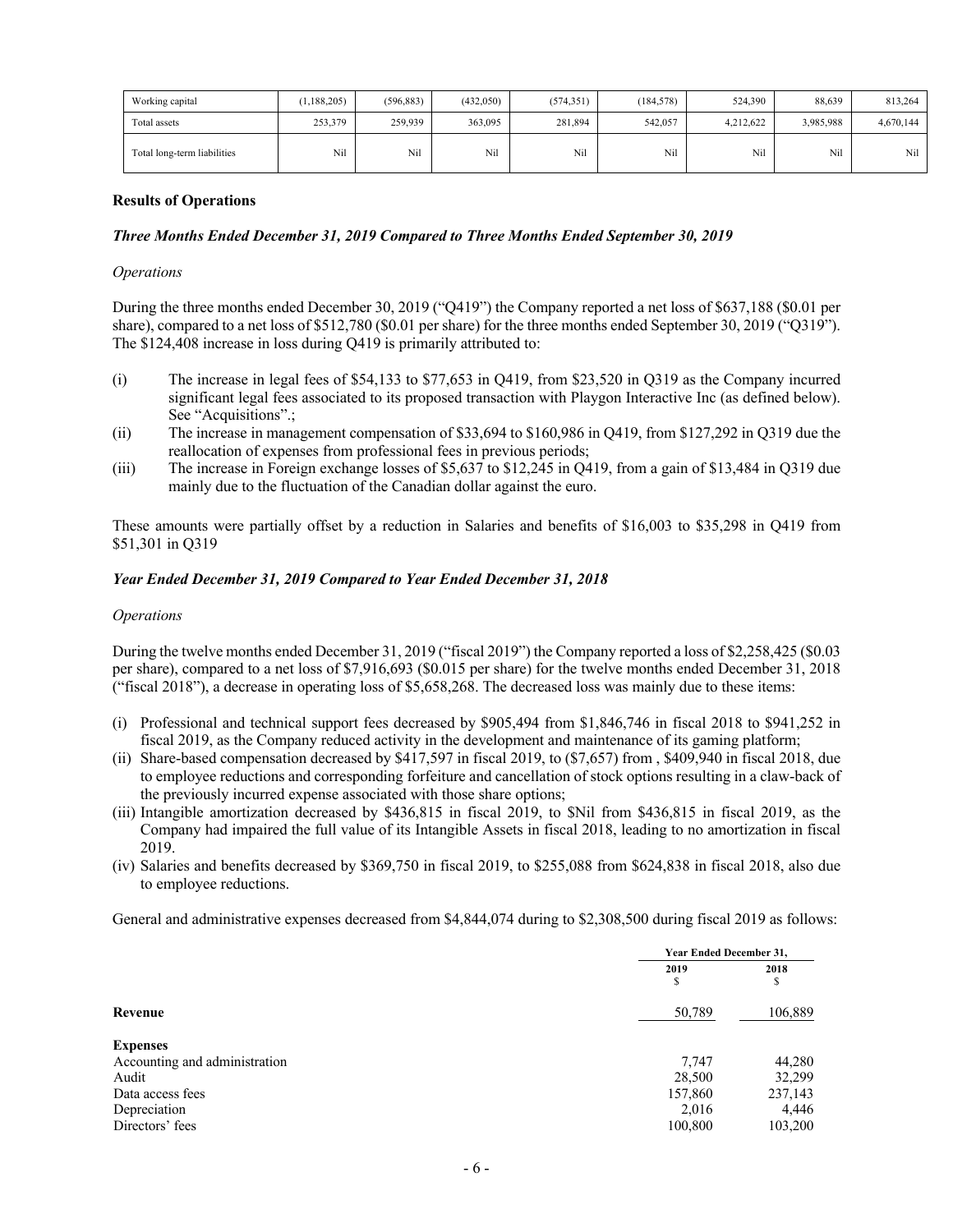| Intangible amortization                 |             | 436,815     |
|-----------------------------------------|-------------|-------------|
| Legal                                   | 156,929     | 159,673     |
| Loan interest expense                   | 7.060       |             |
| Licenses                                | 12,599      | 13,592      |
| Management compensation                 | 515,356     | 497,854     |
| Office and miscellaneous                | 26,786      | 115,826     |
| Professional and technical support fees | 941,252     | 1,846,746   |
| Regulatory                              |             | 2,352       |
| Rent                                    | 45,975      | 176,882     |
| Salaries and benefits                   | 255,088     | 624,838     |
| Share-based compensation                | (7,657)     | 409,940     |
| Shareholder costs                       | 4,443       | 3,902       |
| Transfer agent                          | 20,893      | 26,263      |
| Travel and related                      | 32,853      | 108,023     |
|                                         | 2,308,500   | 4,844,074   |
| <b>Operating loss</b>                   | (2,257,711) | (4,737,185) |

#### *Charge for Impairment of Intangible Assets*

Intangible assets are tested for impairment when indicators of impairment exist at the reporting date as described in its policy in Note 3. The Company has grouped all the intangible assets into one cash generating unit ("CGU") for the purposes of impairment testing.

At December 31, 2018, the Company noted that the intangible assets had indicators of impairment. The main indicator of impairment of the Bellwether agreement and the Other Internal Developed Software was the uncertainty of demand from potential customers for the Company's software, and the continuing operational losses being incurred by the Company, due to the uncertainty of demand it was impossible to produce a reliable future positive cash-flow model that could justify carrying a value for the software. There was no certainty of demand from SGC customers for the Company's software and with no visibility into future cash-flow generation it was impossible to produce a reliable future positive cash-flow model that could justify carrying a value for the asset. The value of the Mondogoal investment had previously been justified through the expected future growth of the revenue from the customer contracts, however in fiscal 2018 the revenue from these contracts did not grow sufficiently to establish a network that had positive cash-flow, and with the lack of growth holding a value for the Mondogoal investment was not justifiable. As a result of the indicators, the Company completed an impairment test by comparing the carrying amount of the CGU to its recoverable amount.

To determine the recoverable amount, the Company compared the carrying value of the CGU to the recoverable amount, where the recoverable amount is higher of the fair value less costs to sell ("FVLCS") and the value-in-use ("VIU"). An impairment charge is recognized to the extent that the carrying value exceeds the recoverable amount.

The Company was unable to determine reliable estimates for the CGU using either FVLCS or VIU. As a result, the Company determined that a full impairment of the CGU was required and, accordingly, made an impairment charge of \$3,114,144 in 2018, there was no impairment charge for the twelve months ended December 31, 2019.

# **Financing Activities**

# *Equity financing*

During the twelve months to December 31, 2019, the Company completed a non-brokered private placement of an aggregate of 15,000,000 units at a price of \$0.10 per unit for aggregate gross proceeds of \$1,500,000. Each unit consisted of one common share of the Company and one non-transferable common share purchase warrant. Each warrant entitles, subject to accelerated vesting in certain circumstances, the holder to purchase an additional common share of the Company at an exercise price of \$0.20 per until the 12-month anniversary of the date of closing. The company completed the first tranche of this offering for 1,160,000 units for proceeds of \$1,159,985 on April 4, 2019 and the second tranche of this offering for 340,000 units for proceeds of \$340,000 on July 17, 2019.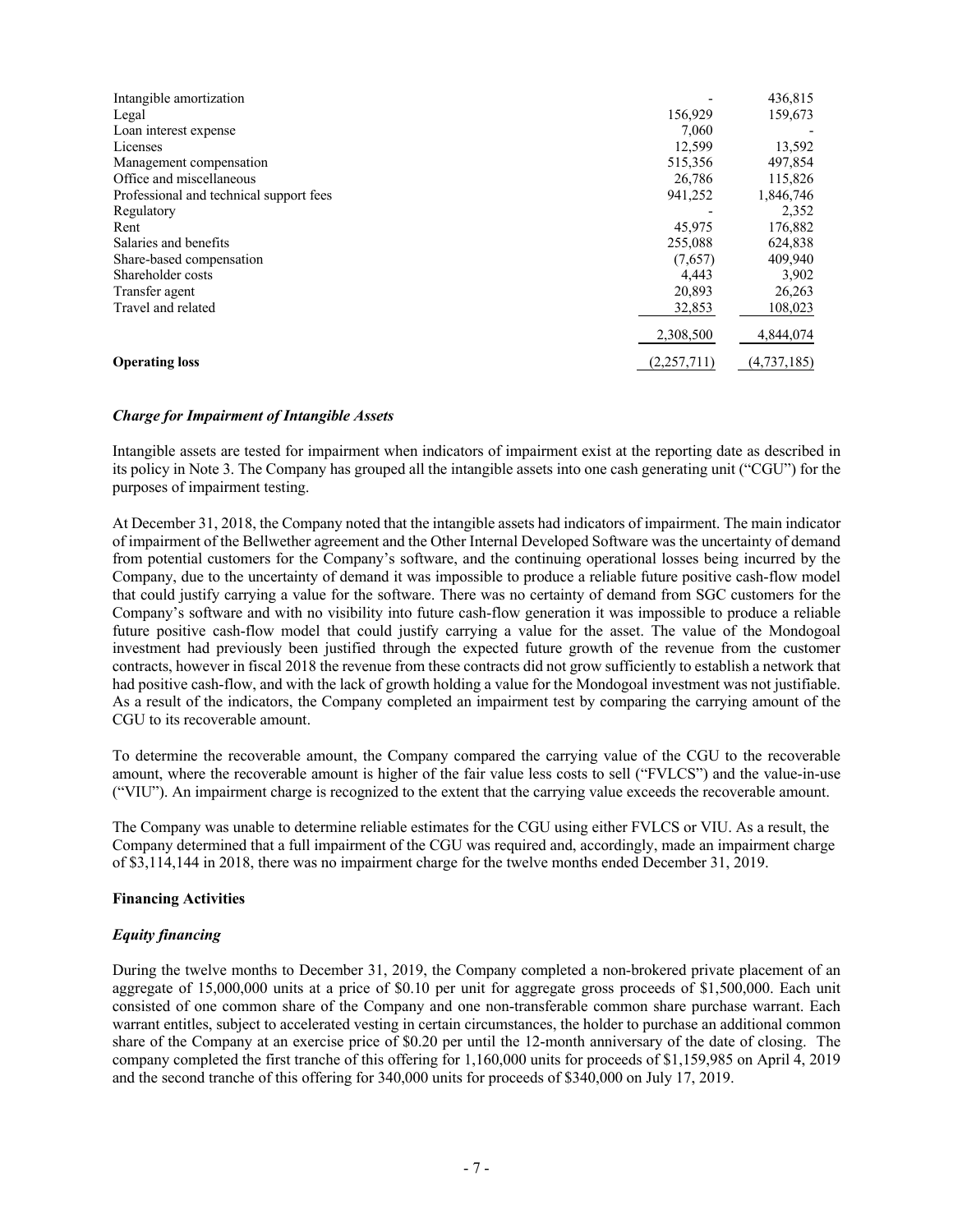# *Fiscal 2018*

During the twelve months to December 31, 2018, the Company completed a non-brokered private placement of 9,951,462 units at a price of \$0.15 per unit for proceeds of \$1,492,702. Each unit consisted of one common share of the Company and one half of one transferable warrant. Each whole warrant entitles the holder to purchase an additional common share at an exercise price of \$0.40 per share for a period of 36 months after the closing.

#### *Warrants*

During the twelve months to December 31, 2019, the Company issued 15,000,000 non-transferable share purchase warrants. Each warrant entitles the holder to purchase one additional common share of the Company at an exercise price of \$0.20 per share on 11,600,000 warrants until April 4, 2020 and 3,400,000 warrants until July 17, 2020. None of these warrants have been exercised as of December 31, 2019.

In the twelve months to December 31, 2018, 1,996,250 warrants were exercised at a price of \$0.15 per share for total proceeds of \$229,437. 4,975,730 warrants were issued with an exercise price of \$.40 per share as part of the Company's private placements during fiscal 2018.

## **Investment Activities**

In order to provide working capital to complete the acquisition of Playgon Interactive Inc, the Company arranged a working capital loan of \$300,000 from an arm's length party. The loan is at twelve percent (12%) interest per annum, due on demand and unsecured. The Company intends to repay the loan from working capital following completion of the Playgon acquisition.

## **Acquisitions**

The Company entered into a definitive Share Purchase Agreement dated November 29, 2019, as amended January 6, 2020, February 26, 2020 and March 30, 2020 (the "Purchase Agreement") among Playgon Interactive Inc. ("Playgon") and each of the shareholders of Playgon (the "Playgon Shareholders"), and certain debentureholders of Playgon (the "Playgon Debentureholders") who have agreed to convert their indebtedness into shares of the Target Company and thereupon sell such shares to Playgon (the "Playgon Transaction").

Playgon, a private British Columbia corporation, is a leading technology innovator in the gaming market that has developed a suite of digital products that bring the fun and entertainment of casinos to casino players, everywhere via their unique and proprietary mobile first interface and the traditional desktop medium. Playgon's value proposition offers the proven appeal of physical casinos, with a suite of interactive live dealer games that appeal to players in a very personal way by giving real human interaction between dealers and players. Playgon's proprietary live dealer technology is designed and flexible to operate in both real money and social gaming verticals. In a live casino game, a human dealer runs the game in real time from a casino gaming table, which can be seen via a live streaming video link. Players can make betting decisions via their mobile device or desktop and can communicate with the dealer in real time via a software interface.

The Purchase Agreement provides that the Company will purchase the outstanding shares of Playgon for a purchase price of CAD\$9,500,000, payable by the issuance of 63,333,333 common shares of the Company at an ascribed price of CAD\$0.15 per share, being total consideration of CAD\$9,500,000. The total consideration provided by the Company will be fixed at 63,333,333 common shares of the Company to be allocated as follows (i) 47,685,243 common shares of the Company to the Playgon Shareholders, and (ii) 15,648,090 common shares of the Company to the Playgon Debentureholders. Such allocations are calculated as of March 31, 2020 and are subject to further adjustment on the allocation between the Playgon Shareholders and the Playgon Debentureholders to reflect any increase in the principal amount of debentures issued by Playgon between the date of execution of the Purchase Agreement and the closing date. On closing, the only indebtedness of Playgon will be \$500,000 of short-term debt and \$1,321,250 of long-term debt.

The Playgon Transaction will be subject to the satisfaction or waiver of customary terms and conditions for a transaction of this nature, including receipt of all required consents and regulatory approval and completion of a concurrent financing for proceeds of not less than CAD\$5,000,000 at an issue price of not less than CAD\$0.15 per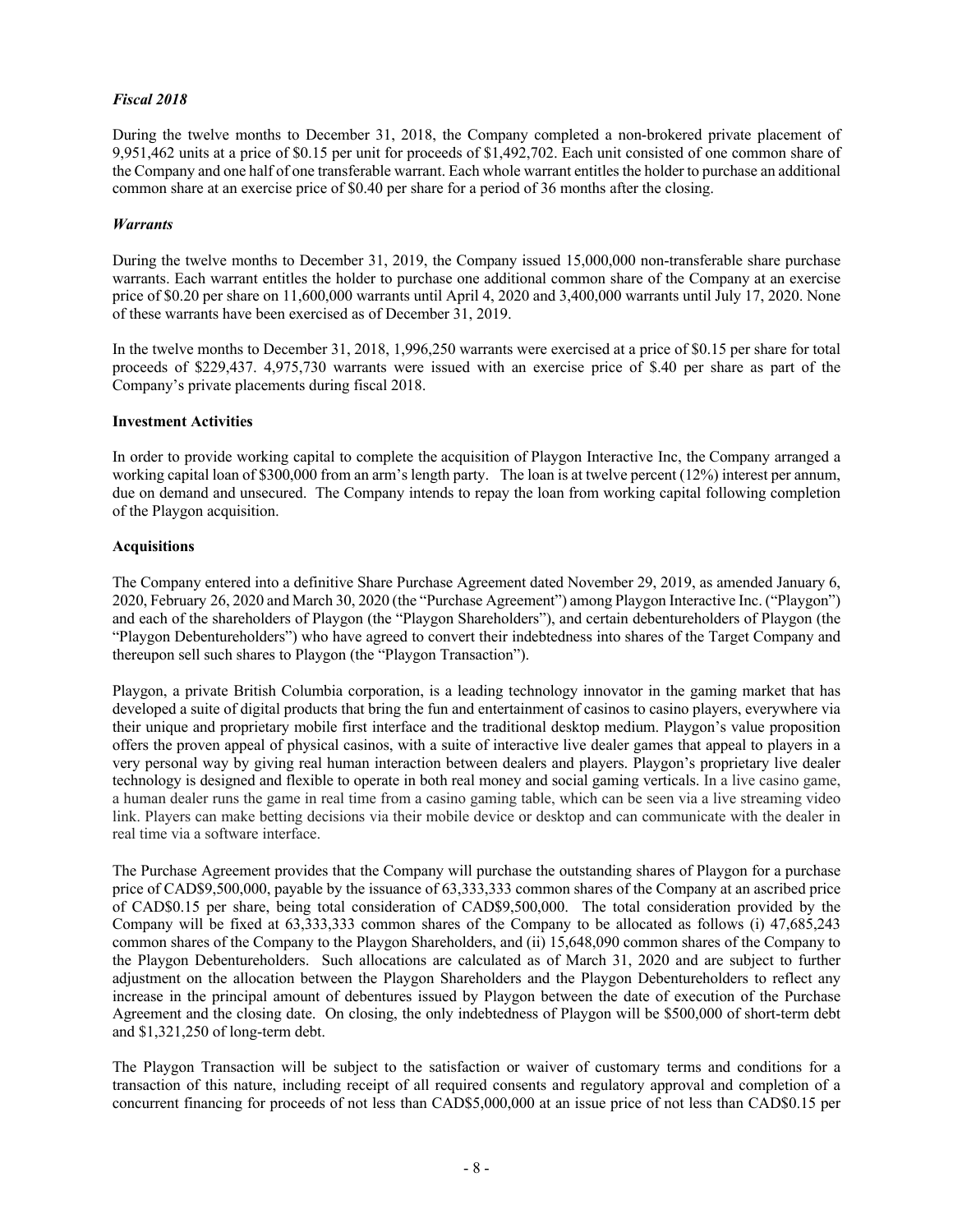share. The Playgon Transaction is expected to close on or about June 1, 2020; however, the Company provides no assurance that it will be able to satisfy the conditions precedent necessary to close the Playgon Transaction.

# **Financial Condition / Capital Resources**

The Company's operations have been primarily funded from equity financings, which are dependent upon many external factors and may be difficult to secure or raise when required on terms acceptable to the Company or at all. During fiscal 2019 the Company raised \$1,249,985 through the sale of its common shares. The Company incurred a net loss of \$2,258,425 (2018 - \$7,916,693) has negative working capital of \$1,188,205 (2018 negative working capital of \$184,578) and accumulated deficit of \$23,630,708 (2018 - \$21,372,283). The Company recognizes that its objectives and scope of expenditures may change with ongoing results and, as a result, it may be required to obtain additional financing. While the Company has been successful in securing financing in the past, there can be no assurance that it will be able to do so in the future. These factors indicate the existence of a material uncertainty that may cast significant doubt about the Company's ability to continue as a going concern. If for any reason the Company is unable to continue as a going concern, it could impact the Company's ability to realize assets at their recognized values and to meet its liabilities in the ordinary course of business at the amounts stated in the audited consolidated financial statements.

## **Contractual Commitments**

The Company must make a payment of US \$250,000 to SGC upon the commercial launch of the DFS Product on the OGS Platform and the OGS Network. In addition, the Company will pay to SGC a monthly royalty payment. See also "Marketing Plans and Strategies".

## **Off-Balance Sheet Arrangements**

The Company has no off-balance sheet arrangements.

## **Changes in Accounting Principles**

Effective January 1, 2019 the Company adopted IFRS  $16 -$  Leases ("IFRS 16"), which replaces IAS  $17 -$  Leases ("IAS 17") and its associated interpretative guidance. There was no significant impact on the Company's consolidated financial statements upon the adoption of this new standard.

On January 1, 2018, the Company adopted IFRS 15 – Revenue from Contracts with Customers ("IFRS 15"), which superseded IAS 18 – Revenue ("IAS 18"). This had no impact on the Company's recognition of revenue.

# **Critical Accounting Estimates**

The preparation of financial statements in conformity IFRS requires management to make estimates and assumptions that affect the reported amounts of assets and liabilities and disclosure of contingent assets and liabilities at the date of the financial statements, and the reported amounts of revenues and expenditures during the reporting period. Examples of significant estimates made by management include the determination of property, plant and equipment lives, estimating the fair values of financial instruments, impairment of long-lived assets, reclamation and rehabilitation provisions, valuation allowances for future income tax assets and assumptions used for share-based compensation. Actual results may differ from those estimates.

#### **Related Party Transactions and Balances**

Transactions with related parties are made in the normal course of business and are measured at the exchange amount, which is the amount of consideration established and agreed to by the related parties.

(a) Transactions with Key Management Personnel

Key management personnel include those persons having authority and responsibility for planning, directing and controlling the activities of the Company as a whole. The Company has determined that key management personnel consists of members of the Company's Board of Directors and its executive officers.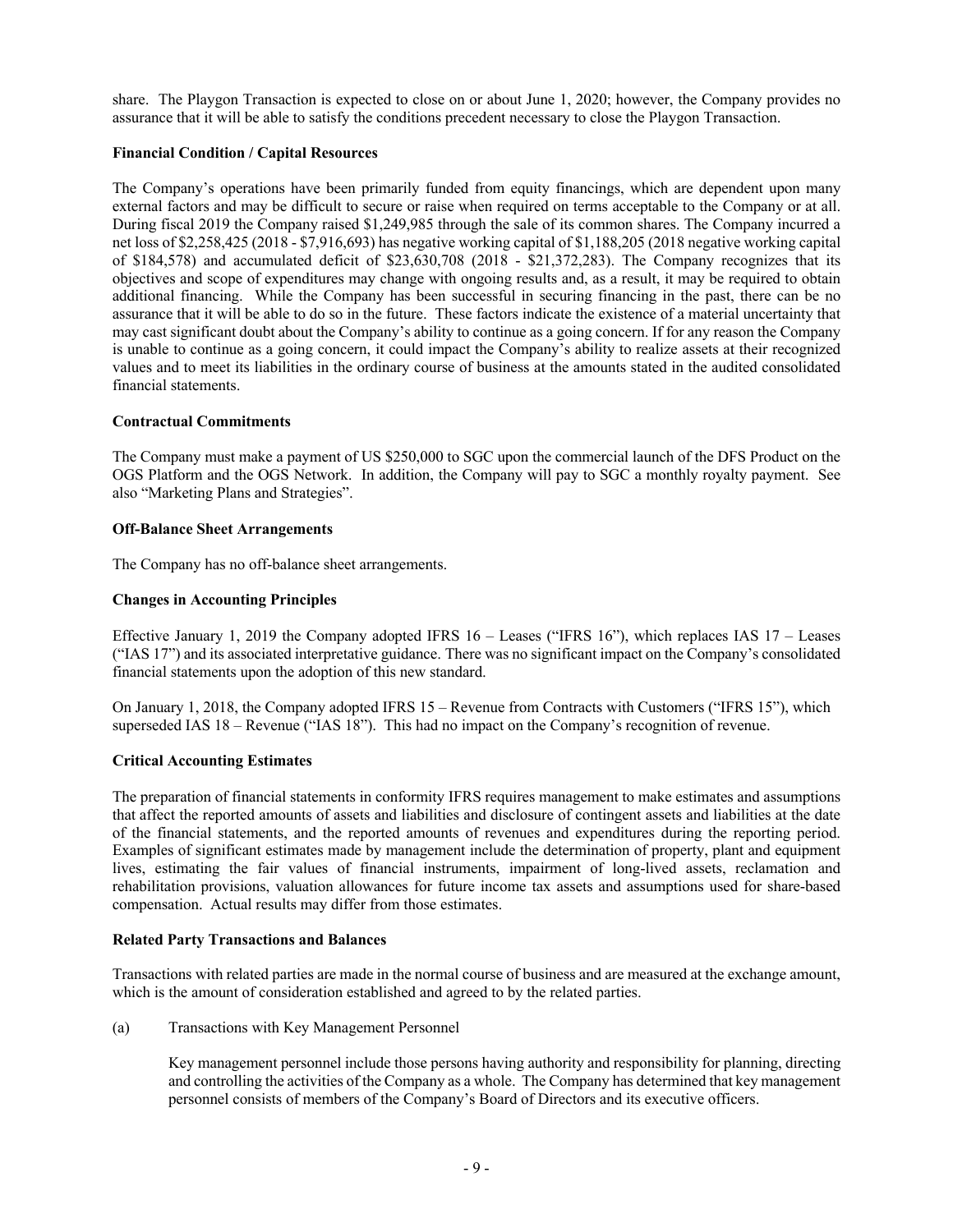During fiscal 2019 the Company incurred \$616,156 (2018 - \$601,054) for compensation to directors and officers and/or their related companies. As at December 31, 2019, \$785,536 (2018 - \$255,820) remained unpaid and has been included in accounts payable and accrued liabilities. In fiscal 2018 \$174,000 was capitalized under intangible assets as the fees were incurred directly for intangible asset development, no compensation was capitalized in 2019.

(b) Transactions with Other Related Parties

During fiscal 2019 the Company incurred legal expenses of \$103,881 (2018 - \$nil) from Meretsky Law Firm, a law firm of which a director of the Company is a partner. As at December 31, 2019, \$42,550 (2018 - \$nil) remained unpaid and has been included in accounts payable and accrued liabilities.

## **Risk Factors**

The Company is a digital entertainment company focused on daily fantasy sports games, social media and advertising and is subject to certain risks. These risks could have a significant impact on the Company's business, revenues, cash flows, earnings financial condition, results of operations and prospects for the future. The following risk factors are not a definitive list of all risk factors associated with the Company's business.

## *Additional Financing*

The Company may need additional financing. The Company's ability to obtain additional financing will depend on investor demand, operating performance, the condition of the capital markets and other factors. If the Company raises additional funds through the issuance of equity, equity-linked or debt securities, those securities may have rights, preferences, or privileges senior to the rights of holders of the Company shares, and existing holders of such shares may experience dilution.

# *Risks Related to Potential Inability to Protect Proprietary Technology*

To protect its proprietary technology, the Company will rely principally upon copyright and trade secret protection. All proprietary information that can be copyrighted will be marked as such. There can be no assurance that the steps taken by the Company in this regard will be adequate to prevent misappropriation or independent third-party development of the Company's technology. Further, the laws of certain countries in which the Company anticipates licensing its technologies and products do not protect software and intellectual property rights to the same extent as the laws of Canada. The Company will generally not include in its software any mechanism to prevent or inhibit unauthorized use, but the Company will generally require the execution of an agreement that restricts unauthorized copying and use of its products. If unauthorized copying or misuse of its products were to occur, the Company's business and results of operations could be materially adversely affected.

While the disclosure and use of the Company's proprietary technology, know-how and trade secrets will be generally controlled under agreements with the parties involved, there can be no assurance that all confidentiality agreements will be honored, that others will not independently develop similar or superior technology, that disputes will not arise concerning the ownership of intellectual property, or that dissemination of the Company's proprietary technology, know-how and trade secrets will not occur. Further, if an infringement claim is brought against the Company, litigation would be costly and time consuming, but may be necessary to protect its proprietary rights and to defend itself. The Company could incur substantial costs and diversion of management resources in the defense of any claims relating to the proprietary rights of others or in asserting claims against others. If the Company cannot prevent other companies from infringing on its technologies, it may not achieve profitability and an investor may lose his or her investment.

# *Risks Related to Potential Intellectual Property Rights Claims*

Companies in the Internet, technology and media industries own large numbers of patents, copyrights, trademarks and trade secrets and frequently enter into litigation based on allegations of infringement or other violations of intellectual property rights. The Company may be subject to intellectual property rights claims in the future and its technologies may not be able to withstand any third-party claims or rights against their use. Any intellectual property claims, with or without merit, could be time consuming, expensive to litigate or settle and could divert management resources and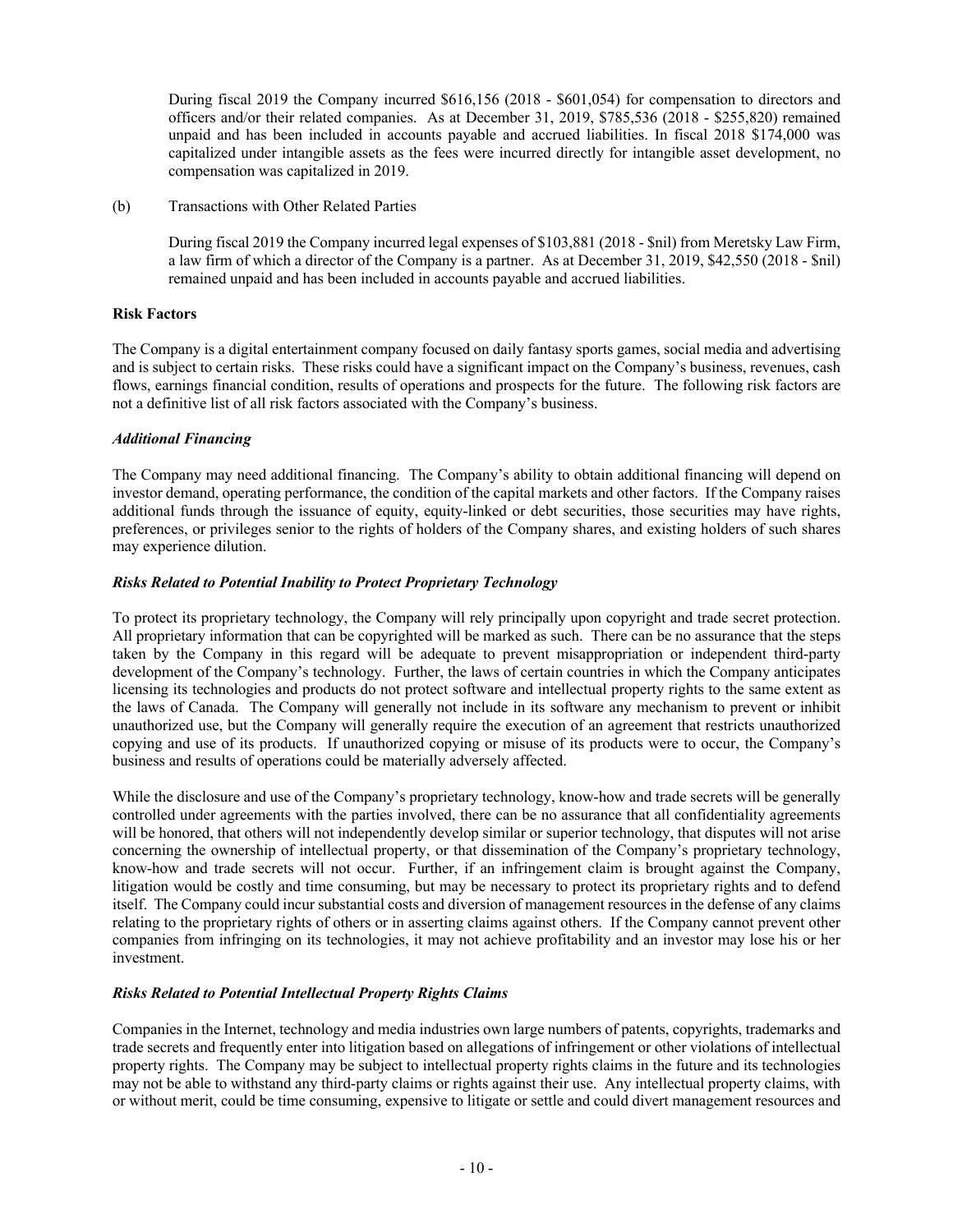attention. An adverse determination also could prevent the Company from offering its products and services to others and may require that it procure substitute products or services for these members.

With respect to any intellectual property rights claim, the Company may have to pay damages or stop using technology found to be in violation of a third party's rights. The Company may have to seek a license for the technology, which may not be available on reasonable terms and may significantly increase its operating expenses. The technology also may not be available for license to the Company at all. As a result, the Company may also be required to develop alternative non-infringing technology, which could require significant effort and expense. If the Company cannot license or develop technology for the infringing aspects of its business, it may be forced to limit its product and service offerings and may be unable to compete effectively. Any of these results could harm the Company's brand and prevent the Company from generating sufficient revenue or achieving profitability.

# *Risks Related to Uncertainty of Online Fantasy Sports and Gaming*

Online, social, causal and mobile gaming is a relatively new industry that continues to evolve. The success of this industry and the Company's DFS business will be affected by future developments in social networks, mobile platforms, legal or regulatory developments (such as the passage of new laws or regulations or the extension of existing laws or regulations to fantasy sports and online gaming activities), data privacy laws and regulations, and other factors that the Company is unable to predict and which are beyond the Company's control.

# *Potential Changes in Laws and Regulations Relating to the Resulting Issuer's Business*

Apart from obtaining a gaming license in Malta with the Malta Gaming Authority, the Company does not anticipate requiring any government approvals to carry out its business plan. However, further licensing may be required as the Company's business matures and enters new markets globally. Legislation regarding fantasy sports is in a state of flux and not uniform. Changes in applicable laws or regulations or evolving interpretations of existing law could, in certain circumstances, result in increased compliance costs or capital expenditures, which could affect the Company's profitability, or impede the Company's ability to carry on its business which could affect its revenues.

Changes in existing gaming regulations or industry standards may hinder or prevent the Company from continuing to operate in those jurisdictions where it intends to carry on business, which would harm its operating results and financial condition. In particular, the enactment of unfavorable legislation or government efforts affecting or directed at fantasy sports, such as taxing or attempts to restrict the content or access to fantasy sports products may have a negative impact on the Company's operations. It cannot be assured that the Company will be able to adequately adjust to such potential changes.

Public opinion can also exert a significant influence over the regulation of the fantasy sports. A negative shift in the public's perception of fantasy sports could affect future legislation in individual jurisdictions. Negative public perception could lead to new restrictions on fantasy sports in jurisdictions in which the Company proposes to operate.

# *Risks Related to Potential for Regulations that May be Adopted with Respect to the Internet and Electronic Commerce*

In addition to regulations pertaining to the fantasy sports and gaming industry, the Company may become subject to any number of laws and regulations that may be adopted with respect to the Internet and electronic commerce. New laws and regulations that address issues such as user privacy, pricing, online content regulation, taxation, advertising, intellectual property, information security, and the characteristics and quality of online products and services may be enacted. As well, current laws, which predate or are incompatible with the Internet and electronic commerce, may be applied and enforced in a manner that restricts the electronic commerce market. The application of such pre-existing laws regulating communications or commerce in the context of the Internet and electronic commerce is uncertain. Moreover, it may take years to determine the extent to which existing laws relating to issues such as intellectual property ownership and infringement, libel and personal privacy are applicable to the Internet. The adoption of new laws or regulations relating to the Internet, or particular applications or interpretations of existing laws, could decrease the growth in the use of the Internet, decrease the demand for the Company's DFS Product, increase the Company's cost of doing business or could otherwise have a material adverse effect on the Company's business, revenues, operating results and financial condition.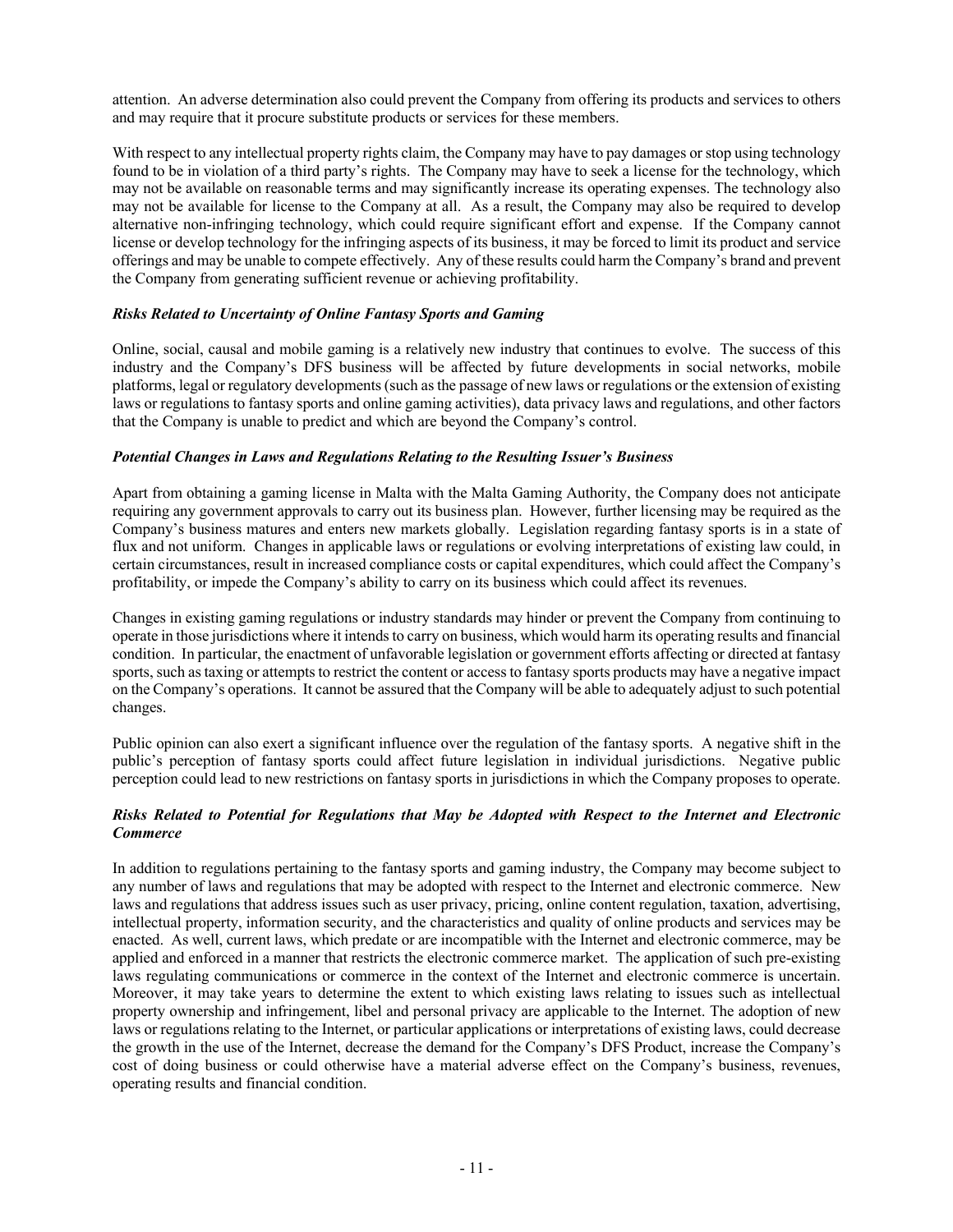## *Risks Related to Changing Customer Preferences*

The demands of the Company's customers and the end users of the DFS Product and their preferences will be continually changing. In the gaming industry, there is constant pressure to develop and market new game content and technologically innovative products. The Company's revenues will be dependent on the earning power and life span of its DFS Product. The Company will therefore face increased pressure to design and deploy new successful game content to maintain and increase its revenue and remain competitive. The success of newly introduced technology and products will be dependent on customer acceptance of the Company's products.

As a result of changing consumer preferences, many Internet websites are successfully marketed for a limited period of time. Even if the Company's products become popular, there can be no assurance that any of its DFS Product will continue to be popular for a period of time. The Company's success will be dependent upon its ability to develop new and improved product lines. The Company's failure to introduce new features and product lines and to achieve and sustain market acceptance could result in it being unable to continually meet consumer preferences and generate significant revenues.

## *Competition*

The Internet gaming industry is highly competitive. New competitors may enter the Company's key market areas. If the Company is unable to obtain significant early market presence or it loses market share to its competitors, it will materially affect its results of operations and future prospects.

## *Reliance on Key Personnel and Absence of Key Person Insurance*

The Company's future success will depend heavily upon the continuing services of the members of its senior management team. If one or more of its senior executives or other key personnel are unable or unwilling to continue in their present positions, the Company may not be able to replace them easily or at all, and the Company's business may be disrupted and its financial condition and results of operations may be materially and adversely affected. Competition for senior management and key personnel is intense, the pool of qualified candidates is very limited, and the Company may not be able to retain the services of its senior executives or key personnel, or attract and retain highquality senior executives or key personnel in the future. It is anticipated that the Company will not initially maintain key man insurance on its senior managers. The loss of the services of its senior management team and employees could result in a disruption of operations that could result in reduced revenues.

#### *Reliance on Highly Skilled Personnel*

The Company's performance and future success will depend on the talents and efforts of highly skilled individuals. The Company will need to identify, hire, develop, motivate and retain highly skilled personnel for all areas of its organization. Competition in the software industry for qualified employees is intense. The Company's ability to compete effectively will depend on its ability to attract new employees and to retain and motivate existing employees.

As competition in its industry intensifies, it may be more difficult for the Company to hire, motivate and retain highly skilled personnel. If the Company does not succeed in attracting additional highly skilled personnel or retaining or motivating the existing personnel, it may be unable to grow and effectively generate sufficient revenues and achieve profitability.

# *Risks Relating to Potential Inability to Adapt or Expand Existing Technology Infrastructure to Accommodate Greater Demand for Services*

The Company expects that its DFS Product will serve a large number of users and customers. The Company's technology infrastructure will be highly complex and may not provide satisfactory service in the future, especially as the number of customers increases. The Company may be required to upgrade its technology infrastructure to keep up with the increasing demand for its services, such as increasing the capacity of its hardware servers and the sophistication of its software. If the Company fails to adapt its technology infrastructure to accommodate greater demand for services, its users and customers may become dissatisfied with its services and switch to competitors' products, which will prevent the Company from achieving profitability.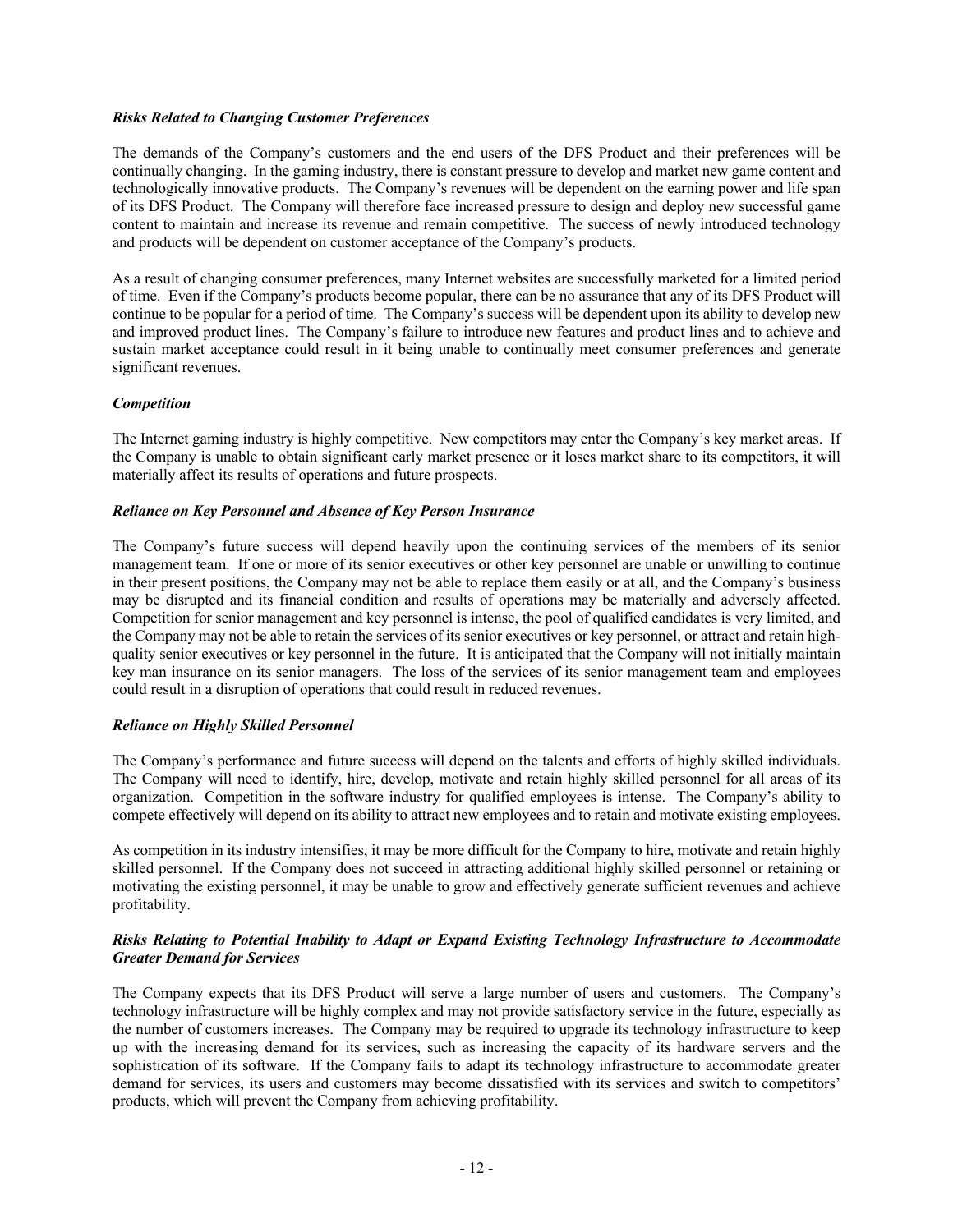## *Risks Relating to Potential Inability to Develop and Enhance the DFS Product*

The markets for the Company's DFS Products will be characterized by rapidly changing technology, evolving industry standards and increasingly sophisticated customer requirements. The introduction of products embodying new technology and the emergence of new industry standards could render the Company's DFS Product obsolete and unmarketable. It is critical to the success of the Company to be able to anticipate, react and adapt quickly to changes in technology or in industry standards and to successfully develop and introduce new, enhanced and competitive products on a timely basis. Further, the Company's competitors may adapt to an emerging technology more quickly or effectively than the Company, resulting in the creation of products that are technologically superior to the Company's, more appealing to customers, or both. The Company cannot give assurance that it will successfully develop new products or enhance and improve its existing DFS Product, that new products or an enhanced and improved version of the DFS Product will achieve market acceptance or that the introduction of new products or enhanced existing products by others will not render the Company's DFS Product obsolete.

## *Reliance on Development and Maintenance of the Internet Infrastructure*

The success of the Company's services will depend largely on the development and maintenance of the Internet infrastructure. This includes maintenance of a reliable network backbone with the necessary speed, data capacity, and security, as well as timely development of complementary products, for providing reliable Internet access and services. The Internet has experienced, and is likely to continue to experience, significant growth in the numbers of users and amount of traffic. The Internet infrastructure may be unable to support such demands. In addition, increasing numbers of users, increasing bandwidth requirements, or problems caused by "viruses", "worms", and similar programs may harm the performance of the Internet. The backbone computers of the Internet have been the targets of such programs. The Internet has experienced a variety of outages and other delays as a result of damage to portions of its infrastructure, and it could face outages and delays in the future. These outages and delays could reduce the level of Internet usage generally as well as the level of usage of the DFS Product and reduce the Company's revenues.

# *Risks Related to Potential Interruption or Failure of the Resulting Issuer's Information Technology and Communications Systems*

The Company's ability to provide the DFS Product will depend on the continuing operation of its information technology and communications systems. Any damage to or failure of its systems could interrupt its service. Service interruptions could reduce the Company's revenues and profits and damage its brand if its system is perceived to be unreliable.

#### *Risks Related to Potential Inability of Internet Infrastructure to Meet the Demand*

The growth of Internet usage has caused frequent interruptions and delays in processing and transmitting data over the Internet. There can be no assurance that the Internet infrastructure or the Company's own network systems will be able to meet the demand placed on it by the continued growth of the Internet, the overall online fantasy sports and gaming industries or of the Company's customers.

The Internet's viability could be affected if the necessary infrastructure is not sufficient, or if other technologies and technological devices eclipse the Internet as a viable channel.

#### *Risks Related to Potential Undetected Errors in the Resulting Issuer's DFS Product*

The Company's DFS Product could contain undetected errors or "bugs" that could adversely affect its performance. This could cause the Company to lose market share, damage its reputation and brand name, and reduce its revenues.

#### *Risks Related to Potential Systems, Network Failures or Cyber-Attacks*

The Company's operations and databases of business or customer information will be susceptible to outages due to fire, floods, power loss, break-ins, cyber-attacks, network penetration, data privacy or security breaches, denial of service attacks and similar events. The Company's DFS Product will be vulnerable to viruses, malicious software, worms, Trojan horses or spy-ware, which could have a material adverse effect on the Company's business, reputation, operating results and financial condition.